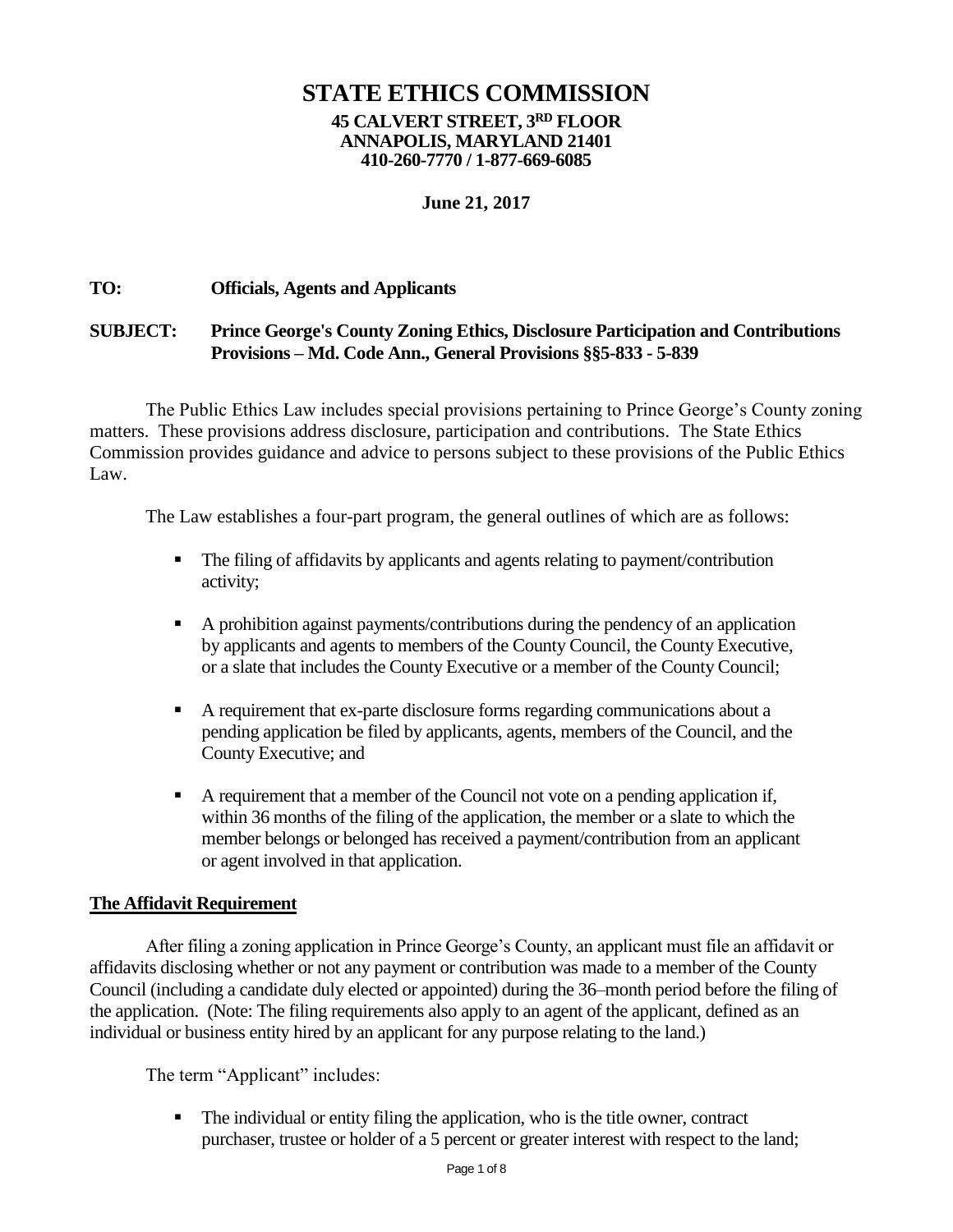An individual or entity when there has been participation in adopting and approving an area master plan or sectional map amendment by appearance at a public hearing, filing a statement in the official record, or other similar communication to a member of the County Council or the Planning Board, where the intent is to intensify the zoning category applicable to the land of the applicant.

The term "Payment" includes payments to:

- A member's or candidate's treasurer;
- A member's or candidate's continuing political committee;
- A slate to which the member or candidate belongs or belonged.

The term "Application" includes a request for:

- Zoning map amendments;
- Special exceptions;
- Departures from design standards;
- Revisions to special exception site plans;
- Expansions of a legal nonconforming use;
- Revisions to legal nonconforming use site plans;
- A variance from the zoning ordinance;
- Approvals of a comprehensive design plan;
- Approvals of conceptual site plans;
- Approvals of specific design plans;
- A variance from the zoning ordinance filed as a companion case with an application type that is not listed above.

The term "Application" does **not** include a request or comment made in relation to a functional master plan (Md. Code Ann., Land Use Art. § 21-106 (Repl. Vol. 2014)).

### **The Ex Parte Communication Disclosure Requirement**

In accordance with Section 2–296 of the Prince George's County Code and Maryland Annotated Code, General Provisions, Section 5–836, communication concerning a pending application between an applicant or the applicant's agent and a member of the County Council or the County Executive must be disclosed by the applicant/agent and the County Council member and County Executive. Such disclosure is made via an ex parte disclosure form. The form must be filed by each party to the communication within five (5) working days after the communication was made or received.

### **Affidavits and Forms**

The State Ethics Commission has developed affidavits and forms for implementing §§5-833 through 5-839, which are available from the Clerk to the Prince George's County Council, who may be contacted at (301) 952-3600. The affidavits and forms can also be found on the Commission's website at http://ethics.maryland.gov/local-government/forms/.

The Law requires affidavits to be filed at least 30 calendar days before consideration of the application by the District Council. To ensure affidavits are filed in a timely manner, applicants are strongly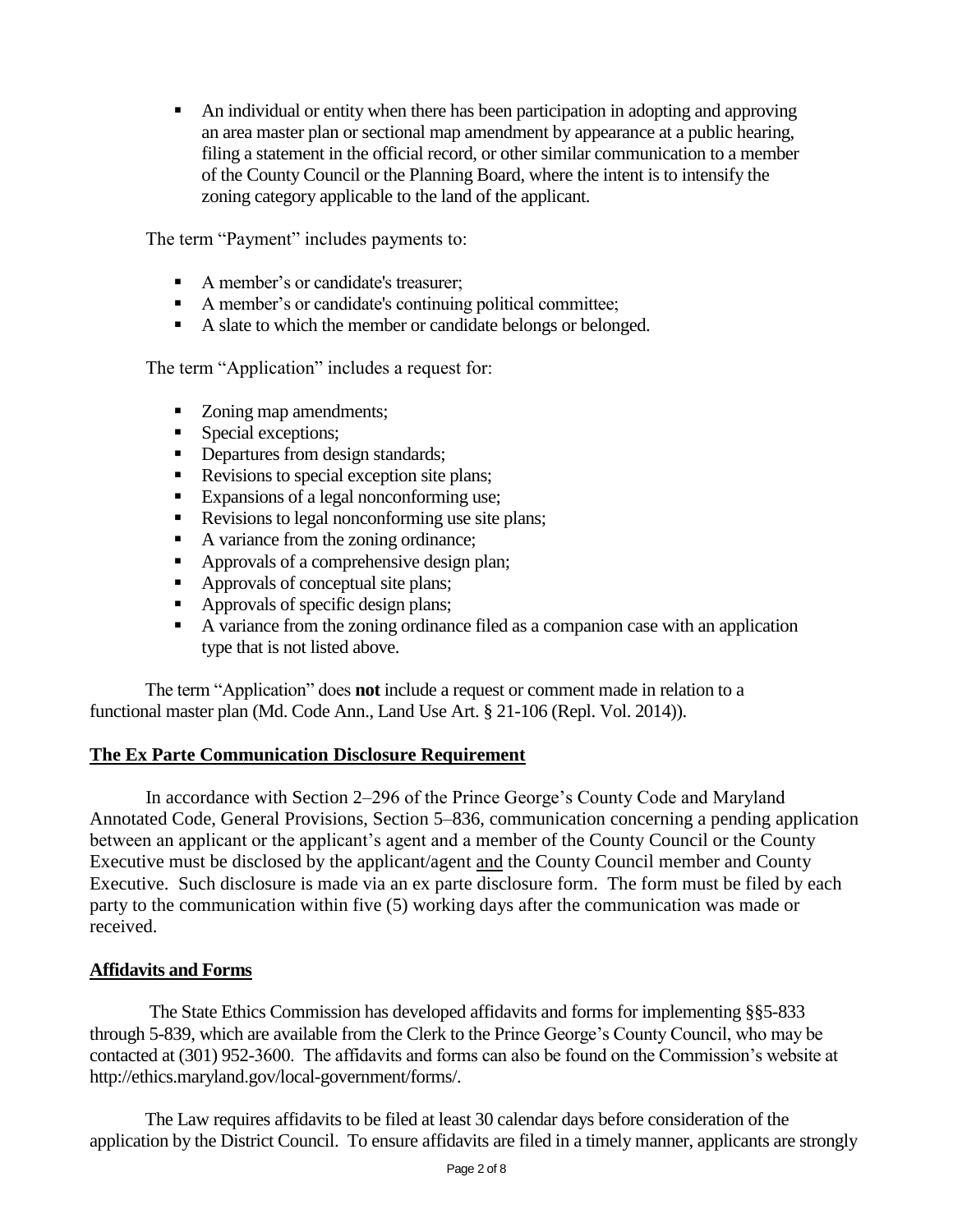encouraged to submit their completed affidavits to the Development Review Division of the Maryland– National Capital Park and Planning Commission at the time they file their applications, or promptly thereafter with the Clerk of the Council. Affidavits and forms filed with the Development Review Division will be forwarded to the Clerk of the Council as required.

# **NOTE: Do not submit the affidavits or other forms to the Ethics Commission.**

# **Conclusion**

Technical questions regarding zoning should be addressed to the Clerk to the Prince George's County Council. The Ethics Commission continues to respond to inquiries and provide advice as to application of the Public Ethics Law. This memo is based on staff discussions or consultations with the State Ethics Commission. It is not an advisory opinion of the Commission. The questions and answers that follow were developed in response to prior inquiries. Some of the answers involve interpretation of the State Election Law and the Commission relies significantly on the State Board of Elections and its counsel in addressing these issues. If you plan to take any actions that appear to be inconsistent with the information provided in this memorandum, prior to taking such actions you should ask for specific review by the Commission staff or the Commission.

# **§§5-833 through 5-839 Questions & Answers**

# **Affidavit Issues**

# **1. Must an applicant or agent file an affidavit as part of the zoning application process?**

Answer: After an application is filed, the applicant must file an affidavit stating either that a payment was or was not made by the applicant or one solicited by the applicant during the 36 month period before the filing of the application or during the pendency of the application. This requirement includes payments to a member or candidate's treasurer, continuing political committee or slate to which the member or candidate belongs or belonged during the 36-month period preceding the filing of the application. In the case of an agent, an affidavit must be filed only if the agent or one solicited by the agent actually made a contribution. An agent need not file an affidavit if no contribution was made.

# **2. Must the parent corporation of an applicant file an affidavit if it is involved in the land development business in Prince George's County?**

Answer: The parent corporation is required to file an affidavit if it has substantive involvement in directing the affairs of the subsidiary with regard to the specific disposition of the land that is the subject of the application or if the parent corporation, as an ongoing business activity, is engaged in substantive activities pertaining to land development in Prince George's County.

# **3. Is a person or entity "an applicant" if it is neither an owner nor contractor of the land which is the subject of the application but has mineral rights which may be involved in rubble fill or sand and gravel operations?**

Answer: The entity may be considered an applicant if it holds the mineral rights and the other requirements of the Law are met.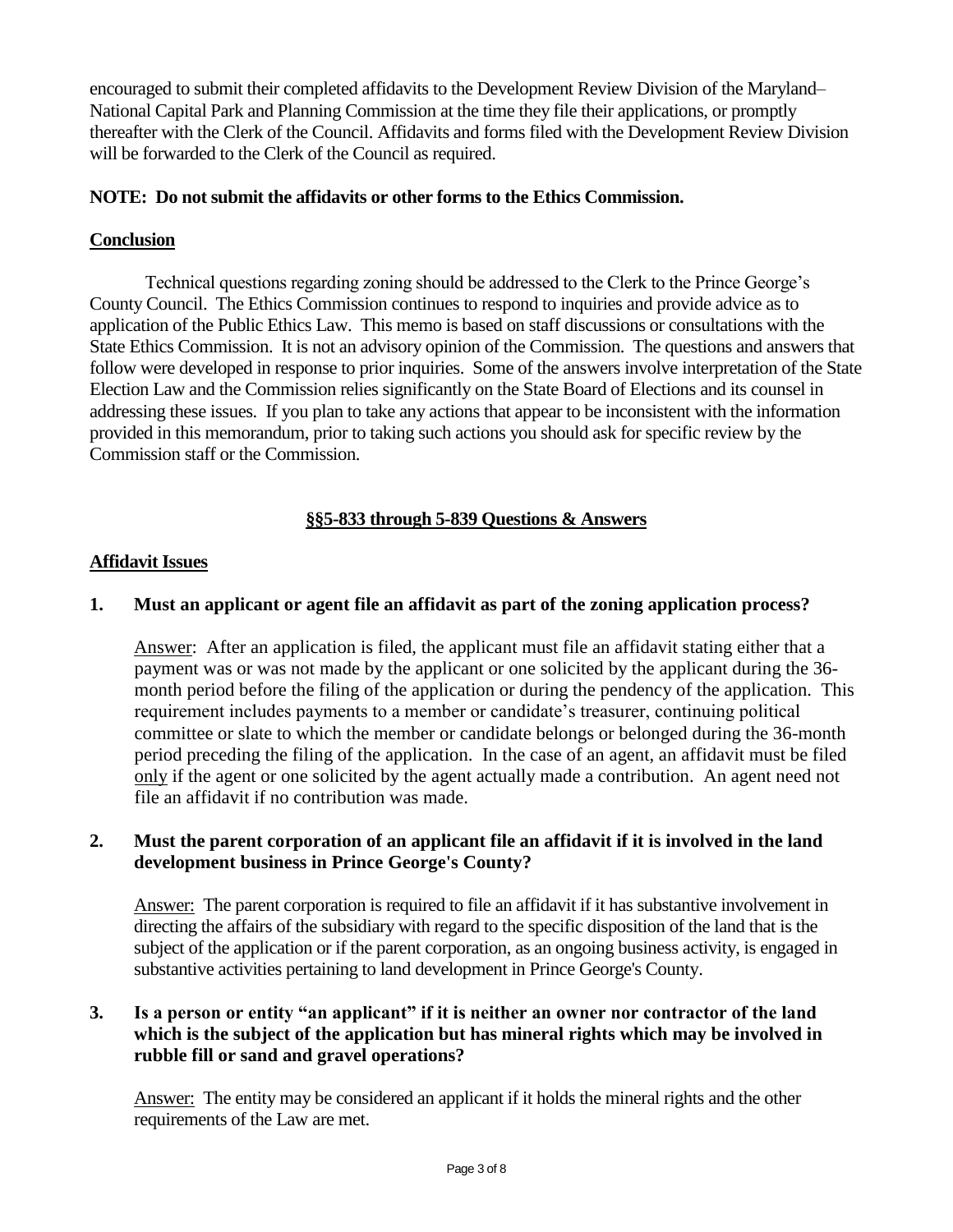# **4. Does the language providing that "anyone with authority to act on behalf of, and bind the business" may sign for it, abrogate the requirements that all of those with a 5% or greater interest in the subject land file an affidavit?**

Answer:No. If the business files a corporate affidavit and notifies directors, officers and stockholders with a 5% or greater interest of the disclosure requirement, those individuals must file an affidavit if they have made or solicited anyone to make a payment to the treasurer of a candidate or continuing political committee.

# **5. In a sectional map amendment or master plan hearing, if the proposal is to "down-zone" the property and the owner requests the status quo, is the application deemed to be one for intensification and, thus, require an applicant's affidavit?**

Answer: The intent of the landowner to retain the status quo would not be considered an application for intensification, and, therefore, the applicant's affidavit would not be required.

# **6. If neighbors or other interested parties appear before the Council to express approval of "up zoning" (intensification) of property held by another, in the context of sectional map amendments or master plan review, would they be required to file affidavits?**

Answer: If they do not otherwise have a qualifying interest or involvement in the property, their appearance before the Council to express their approval would not make them agents or applicants. Therefore, supporters who are merely neighbors or who hold similar status would not be required to file affidavits.

# **7. How should situations be handled if an applicant who wants to have a matter considered in sectional map amendment and master plan hearings and has not filed an affidavit in the required 30 days prior to Council consideration?**

Answer: It is the legal responsibility of the applicant to file on a timely basis. While the Ethics Law does not define "consideration", in a recent opinion, the Attorney General concluded that the District Council "considers" a matter when, as a body, it convenes to hear testimony or deliberate on a matter, not merely when it convenes to render a decision. Proceeding without filing or filing untimely could subject the applicant to enforcement under the Law. The Council should be aware that, where there is non-compliance by an applicant, the action by the Council could be challenged. Serious questions could arise if the affidavit was not filed until after action by the Council. Because of this problem, every attempt should be made to comply with filing requirements in a timely manner. In light of the Attorney General's opinion on what constitutes consideration, the Commission has directed the Clerk of the Prince George's County Council not to accept any applications that are transmitted to the District Council from the Planning Board or the Zoning Hearing Examiner if the transmission does not contain the necessary affidavit, to include an indication that it was filed at least 30 days prior to the Clerk's receipt of the transmission.

# **8. Can an agent lawyer sign a corporate affidavit?**

Answer: If an entity must file an affidavit, only a person who is empowered by the entity's bylaws or equivalent rules or procedures, may sign the affidavit. Often a lawyer agent will not have the power or authority to bind the entity.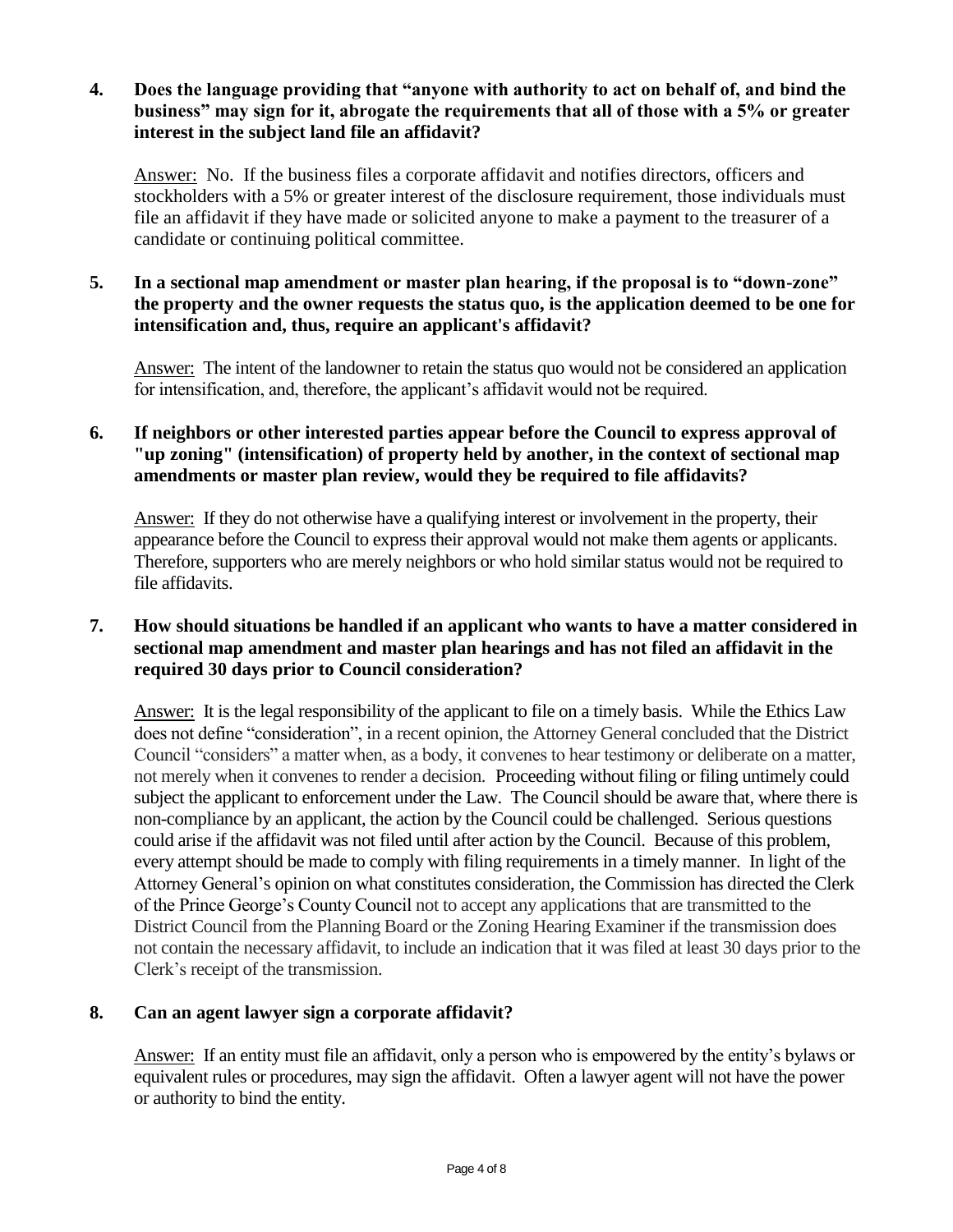**9. The Law states that a supplemental affidavit shall be filed whenever a payment is made after the original affidavit is filed. It does not address any other changes in circumstances. Does an applicant who files an affidavit prior to an election in which one or more new council members are elected, or prior to the appointment of a new council member to a vacant seat, have an obligation to file a supplemental affidavit after the election or appointment, if those new council members would not have been covered by the first affidavit?** 

Answer: The Law does suggest the applicant has a duty to file a supplemental affidavit only when a payment (which covers payments or contributions to a candidate's treasurer, political committee or slate) is actually made after the original affidavit was filed. However, the clear purpose behind the affidavit requirement is to disclose when a council member who is expected to consider an application has received a payment as defined in the Law. A payment made, prior to or following the filing of the original affidavit, to an individual who was not a member at the time the affidavit was filed but was subsequently elected or appointed to the council, should be disclosed in a supplemental affidavit. An applicant should presume, in light of the purpose of the disclosure, a supplemental affidavit should be filed any time it is necessary to make known that a payment has been made during the 36-month period before the filing of an application, or subsequent to the filing of an application, to a member who will be considering the application as part of his/her council duties.

# **Participation Issues**

**10. If the Council elects to review a case on its motion or elects to waive its right to review a case, are the motions considered a vote or participation?**

Answer: These actions are participation by the Council.

**11. In a situation in which an applicant or agent, without an intent to subvert the Public Ethics Law, makes a contribution to a member's PAC, how much, if any, of the contribution must be returned to the contributor to enable the member receiving a contribution from the PAC to participate in an application?** 

Answer: The timing of the contribution determines if there are actions that can be taken to enable a member receiving a contribution from an applicant or agent to his/her PAC to participate in proceedings on an application. A contribution made during the pendency of the application is prohibited, period, and non-participation is the only option. Where a contribution from an applicant or agent to a member's PAC is made during the 36-month period preceding the filing of the application, the Public Ethics Law provides two options to permit the member to participate in proceedings on the application. The member can return to the PAC the full amount received from the PAC, or in the alternative, the PAC can return the amount contributed by the applicant or agent involved in the application to the applicant or agent. **The member cannot return the PAC's contribution directly to the applicant or agent.**

**12. Can a member participate in matters in which there has been a direct contribution from an applicant or agent, not through a Political Action Committee, if the contribution is returned to the applicant or agent?**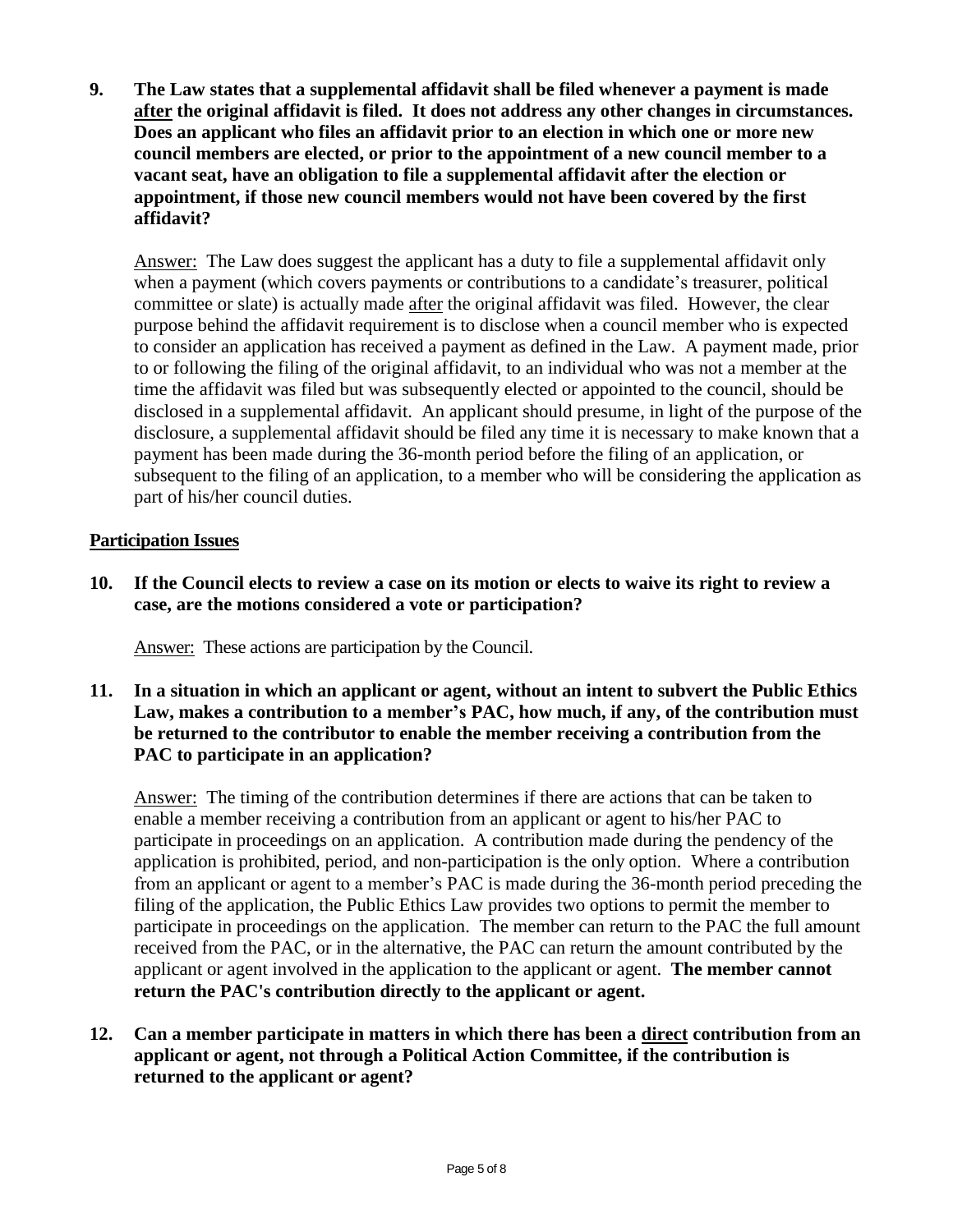Answer: The Public Ethics Law does not permit a member to vote by returning a direct contribution from an agent or applicant. In these situations, contributions made within the statutory time period require non-participation.

#### **Payment/Contribution Issues**

**13. If an agent signs a letter inviting an individual to attend a meeting to plan a campaign fundraising event to finance the Executive's or member's campaign for public office on behalf of a campaign committee supporting an incumbent County Executive or Council member, is the "signing of the letter" soliciting campaign contributions considered a contribution/payment?**

Answer: The law does not prohibit an agent or applicant from soliciting campaign contributions. The mere signing of a letter in these circumstances would not be considered to be a contribution/payment.

### **14. If an agent or applicant chairs a meeting to plan a fundraising event, would it be considered as a contribution/payment?**

Answer: The agent's chairing a meeting to plan a fundraising event would not be considered a contribution or payment unless volunteering this service is considered an "in- kind" campaign contribution. Campaign law generally does not consider this limited type of activity a contribution unless the agent is in the business of planning fundraising events.

# **15. An agent or applicant sends tickets to a fundraising event for a member of the County Council or the incumbent County Executive to potential contributors on the agent's stationery, typed by the agent's employee, and mailed at the agent's expense. Is this a payment or contribution?**

Answer: Yes. An agent or applicant may not engage in this activity while an application is pending. Even if this was done while an application was not pending, the contribution or payment activity would be impacted by the 36 month disqualification period as to members.

# **16. An agent or applicant helps with the logistics, or otherwise gives personal time to help conduct a fundraising event or provide other assistance for a member or the incumbent County Executive. Is this a payment or contribution?**

Answer: Volunteer work for a campaign at a time when an application is pending is permissible only to the extent that the activity is not a contribution or payment. Generally, this type of activity is not a contribution or payment unless the activity or service is something that the agent or applicant normally would provide for a fee.

**17. An agent attends fundraising events as a guest of the campaign committee or as a guest of a purchaser of a ticket, and the purchaser is not an applicant or agent. Is the use of this ticket a contribution or payment to the candidate?**

Answer: No.

**18. An agent or applicant who is a lawyer gives free legal advice to the campaign of the incumbent County Executive or member without charging a fee. Is this service a contribution or payment?**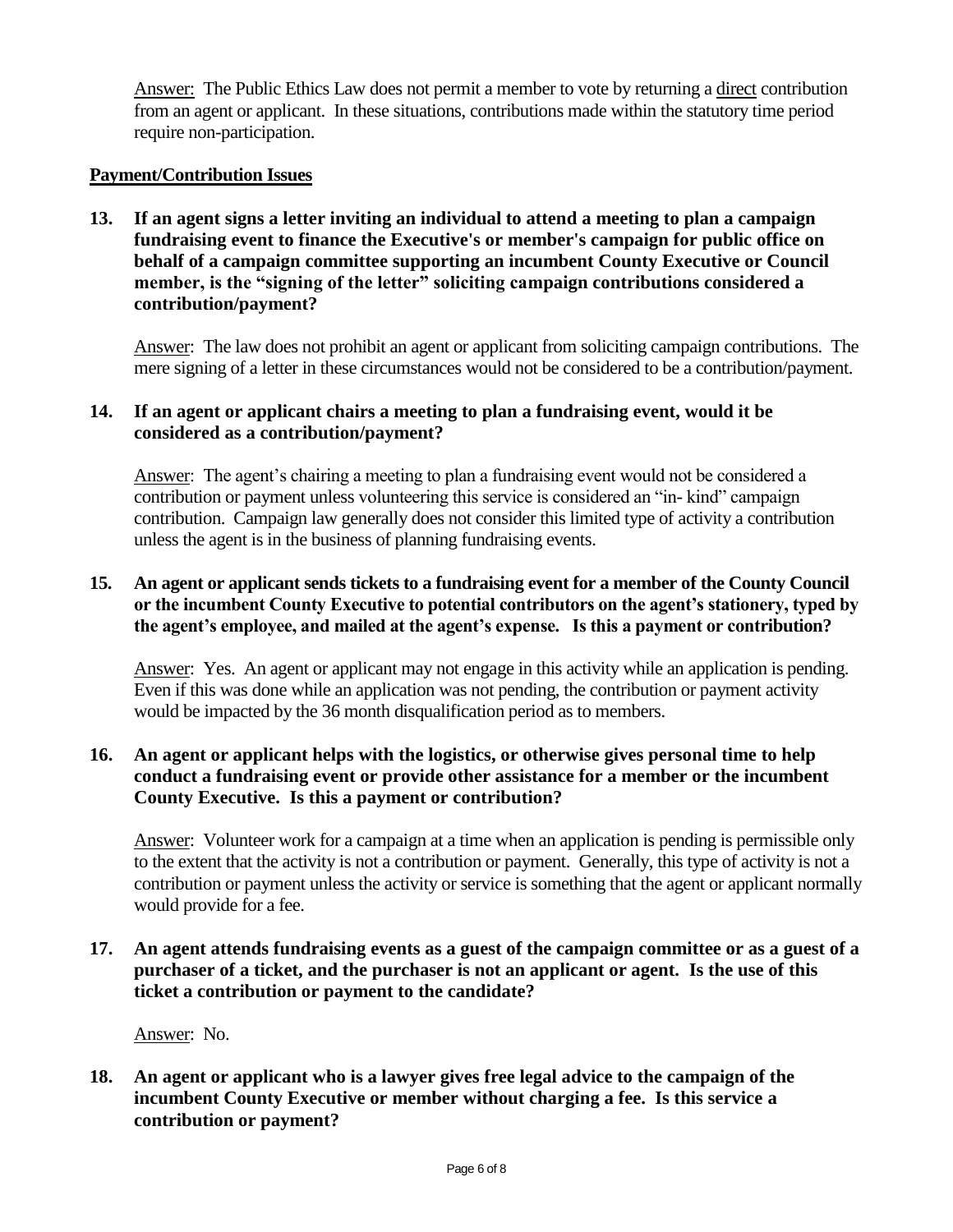Answer: Generally this would be considered a payment or contribution. See Answer No. 15.

# **19. Do the Prince George's County zoning provisions of the Public Ethics Law apply to applicant or agent contributions to a PAC if the PAC later makes a contribution to a member of the County Council?**

Answer: Yes, and the timing of the contribution is important as to its impact. A contribution by an agent or applicant is prohibited if, during the pendency of an application, the applicant or agent contributes to a PAC with the knowledge or understanding that the PAC intends to make a contribution to a member during the pendency period **and** the PAC contribution is actually made. If an applicant or agent has made a contribution to the PAC within the 36-month period preceding the filing of the application and the PAC makes a contribution to the member of the County Council during the 36-month period, the member may not vote on the application unless the money is returned to the PAC or the PAC returns the money to the applicant or agent.

# **20. Does the phrase "anything of value" as used in the definition of "Payment" apply to endorsement of a member of the County Council or an incumbent County Executive by a Political Action Committee?**

Answer: Generally, endorsements are not "anything of value" within the definition of "Payment" in the Prince George's County zoning provisions of the Public Ethics Law.

### **21. Is an endorsement that is subsequently published by the Political Action Committee a contribution or payment?**

Answer: Generally, the mere publication of an endorsement is not a contribution or payment.

# **22. If a member of the County Council or the County Executive is part of a slate, are contributions to the slate subject to the various requirements of §§5-833 through 5-839?**

Answer: Yes. The General Assembly amended the Public Ethics Law in 2011 to expand the prohibitions and disclosure requirements to include slates in which a member of the County Council or the County Executive is or was a member during the 36-month period preceding the filing of an application.

# **23**. **Does an agent who solicits a payment or contribution for an incumbent County Executive from a non-agent entity while an application is pending violate the prohibition against an agent making a payment or contributions to the County Executive during the pendency of an application?**

Answer: The Public Ethics Law prohibits an agent from personally making a payment or contribution to the County Executive or a member of the County Council during the pendency of the application. However, the Public Ethics Law does not prohibit an agent from soliciting contributions even if the contributions are made by others at a time when the agent could not personally make the contributions. The Law requires agents to comply with disclosure requirements, to include filing an affidavit if the agent has solicited any person to make a payment to a member's or candidate's treasurer, continuing political action committee, or a slate to which the member or candidate belongs or belonged during the 36-month period preceding the filing of the application.